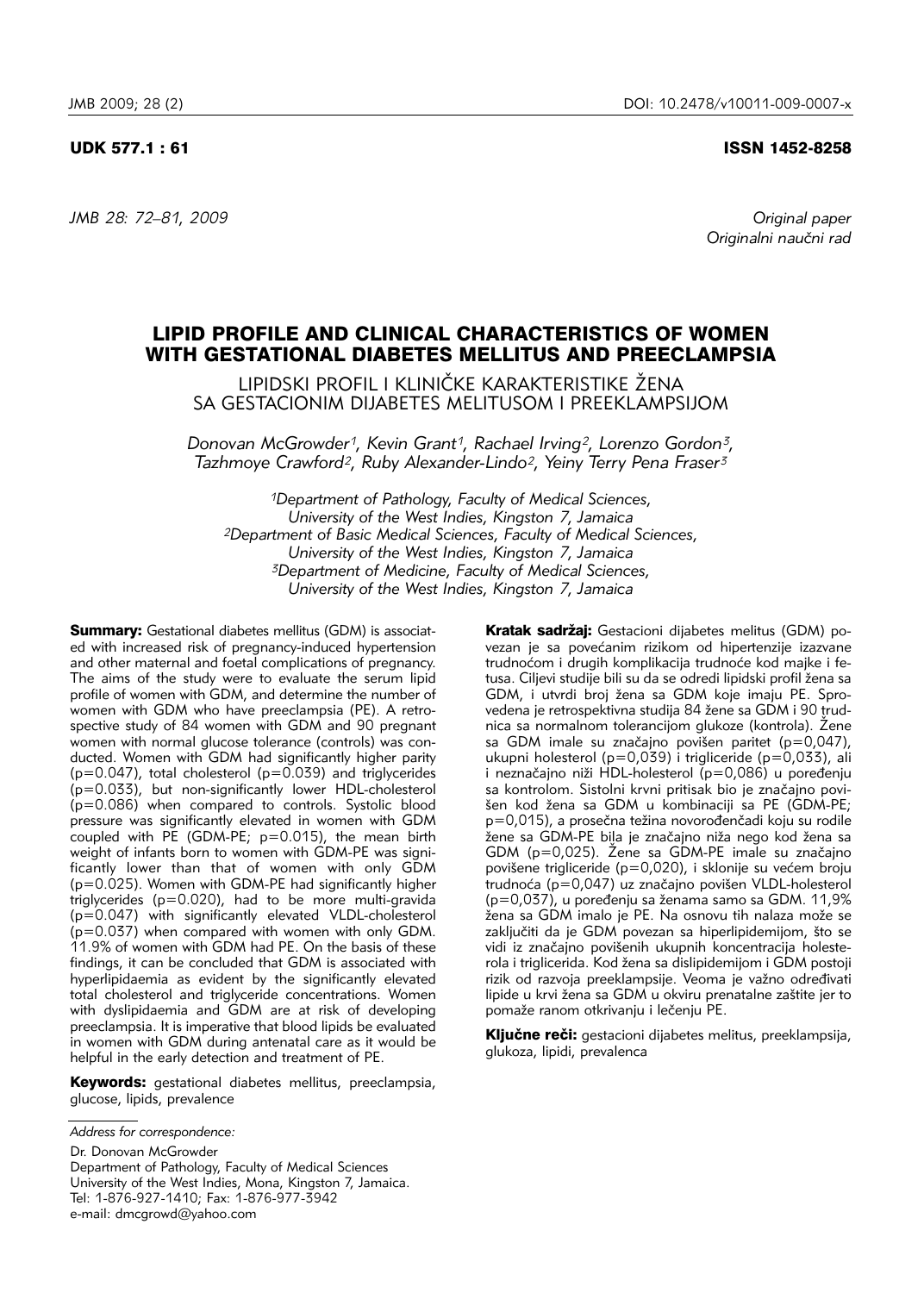# Introduction

Pregnancy is commonly recognized as a state of physiological and temporary insulin resistance. This condition is driven by high concentrations of steroid hormones such as progesterone, estrogens, prolactin, cortisol and placenta-derived human placental lactogen. All of these are diabetogenic and combined cause decreased sensitivity of insulin receptors within target tissues (1). Gestational diabetes mellitus (GDM) is defined as carbohydrate intolerance of varying degrees of severity with onset or first recognition during pregnancy (2).

Gestational diabetes mellitus is the most common medical and metabolic complication of pregnancy, occurring in 1–14% of patients depending on the population described and the criteria used for diagnosis (3). It is a heterogeneous disorder in which age, obesity, and genetic background contribute to the severity of the disease. Women with GDM are at risk for later development of type 2 diabetes. Coustan and colleagues studied women who had previous gestational diabetes and found diabetes or impaired glucose tolerance (IGT) in 6% of those tested at 0–2 years, 13% for those tested at 3–4 years, 15% at 5–6 years, and 30% at 7–10 years postpartum (4). Other studies have documented type 2 diabetes at 3–5 years postpartum in 30–50% of women who had a pregnancy complicated by GDM (5, 6).

Gestational diabetes mellitus is accompanied by alterations in fasting, postprandial, and integrated 24h plasma concentrations of amino acids, glucose, and lipids. These changes include a 3-fold increase in plasma triglyceride concentration during the third trimester of pregnancy, elevation of plasma fatty acids, delayed postprandial clearance of fatty acids, and elevation of branched-chain amino acids (7). Clark and colleagues reported that women with GDM have higher triglycerides, free fatty acids and betahydroxybutyrate and lower high density lipoprotein (HDL) cholesterol than normal pregnant subjects (8). Therefore, women with prior GDM are at greater risk for developing hypertension, hyperlipidaemia and electrocardiogram abnormalities (9).

Maternal morbidity due to GDM may be immediate or long-term. Studies documented an increase in preeclampsia (PE), polyhydramnios, and operative delivery in pregnancies complicated by GDM (10, 11). The Toronto Tri-Hospital Gestational Diabetes Project, a prospective cohort study evaluating maternal and foetal outcomes with increasing carbohydrate intolerance, observed a significant association between glucose intolerance and an increased incidence of caesarean delivery, PE, and length of maternal hospitalization (11).

The abnormalities of carbohydrate metabolism observed in GDM may lead to other abnormalities such as those observed in insulin resistance, espe-

cially lipid abnormalities. Women with pregestational and GDM have been reported to have increased risk of PE (10–50 and 10–30%, respectively) and insulin resistance when compared with women with normal glucose tolerance whose rate of preeclampsia is 5– 7% (12–15). Dyslipidaemia may contribute to PE as changes in plasma lipids may induce endothelial disturbances (16). This study therefore investigated the lipidaemic status, and the number of women with GDM who have PE.

#### Subjects and Methods

#### *Subjects*

An observational retrospective study in pregnant patients admitted to maternity wards of the University Hospital of the West Indies was conducted between January 2005 and December 2006. The test population consisted of 84 women with GDM and 94 women with normal glucose tolerance (controls) in the third trimester of pregnancy. Subjects were matched by gestational age. This study was approved by the University of the West Indies Ethics Committee. Inclusion criteria for enrollment included GDM according to the diagnostic criteria of the Third International Conference on Gestational Diabetes (2); gestational age between 28 and 34 weeks as determined by a clinical examination before 12 weeks and/or an ultrasound before 20 weeks; entry fasting serum glucose concentration of 7.2 mmol/L and no history of hypertension, renal, or other chronic medical disease; and negative antipancreatic islet cell antibodies. The patients were instructed to continue their usual diets and physical activities.

Gestational diabetes mellitus is usually detected in the second trimester; however since the prevalence of diabetes in Jamaica is high and can pre-date the pregnancy (17), it was important to screen for diabetes early in the first trimester. Fasting plasma glucose is used to eliminate women being classified as GDM whose diabetes might likely antedate their pregnancy (18). All women in the study were screened at nine weeks of gestation for glucose intolerance using the 50 g glucose O'Sullivan Test (5). Women with plasma glucose concentrations  $\geq$  7.8 mmol/L subsequently underwent 75 g of oral glucose tolerance test (OGTT), with threshold plasma glucose concentrations of 5.3, 10.2, and 8.6 mmol/L for fasting, 1 hour and 2 hour respectively (19). The O'Sullivan Test was repeated at 24–28 weeks of gestation on participants with normal O'Sullivan test results or OGTT results. The diagnosis of GDM was based on the World Health Organization's OGTT criteria (19) because the revised criteria do not affect the prevalence of GDM (20). The O'Sullivan test was repeated at 32 weeks of gestation on participants with normal O'Sullivan or OGTT results.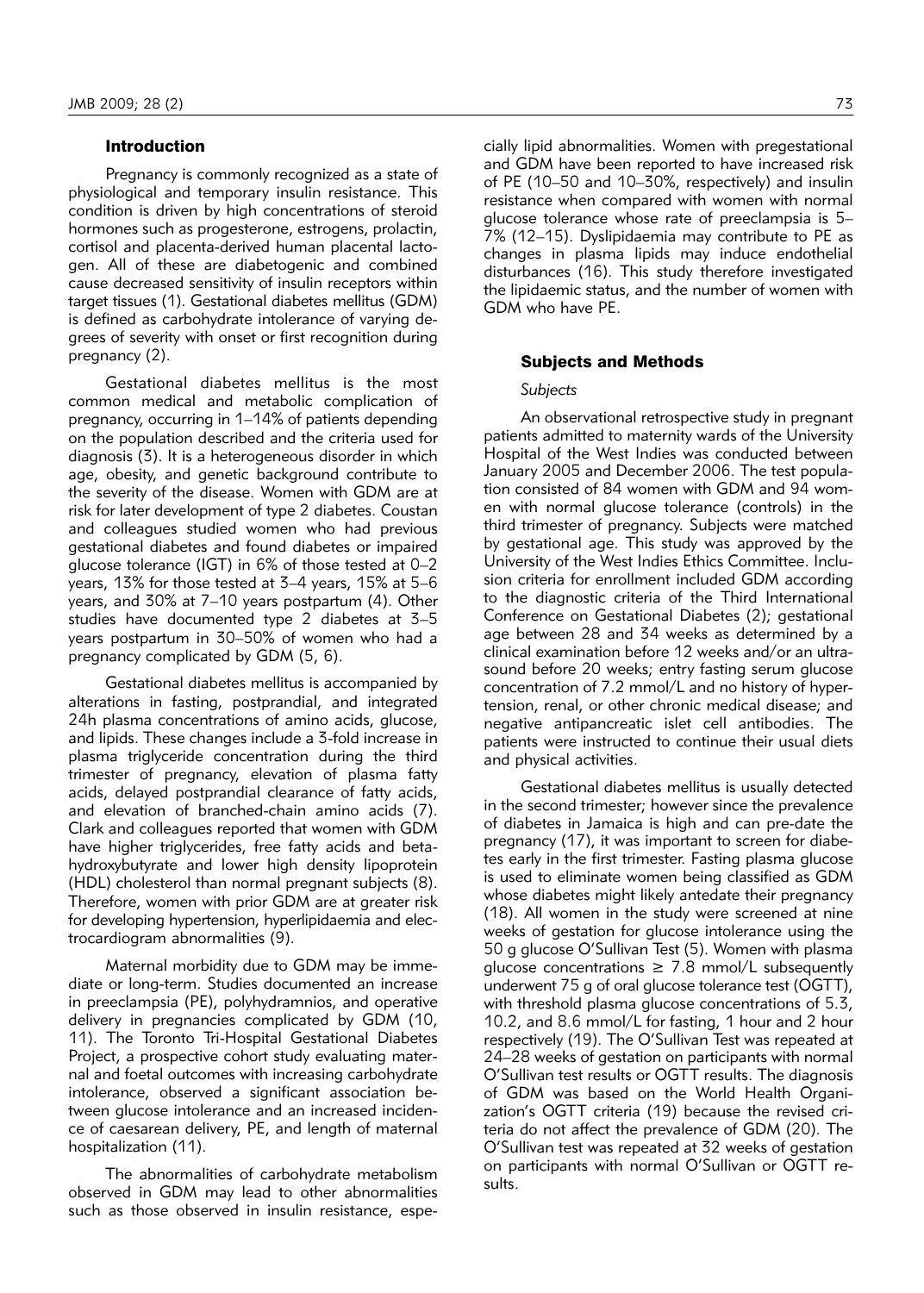### *Blood pressure*

Blood pressure was taken by qualified obstetric nurses using a mercury sphygmomanometer and stethoscope. Measurements were taken from the left upper arm after subjects had been sitting for >5 min in accordance with the recommendation of the American Heart Association (21). Triplicate measurements were taken with a 5 min rest interval between measurements and the mean value was recorded.

Hypertension in pregnancy is defined as the presence of a blood pressure of 140/90 mmHg taken twice 6 hours apart or a rise of 30 mmHg in systolic pressure or 15 mmHg in diastolic pressure (22). The first and fifth Korotkoff auscultatory sounds were used to determine the systolic and diastolic components. Preeclampsia is defined as hypertension associated with excretion of more than 300 mg of urinary protein per 24 hours or a rise in serum uric acid level of more than 1 mg per deciliter, a decrease in the platelet count of more than 50,000 per cubic millimeter, or both  $(23, 24)$ . The classification followed the guidelines of the American College of Gynaecology and Obstetrics (25).

## *Biochemical analysis*

Biochemical assays on the serum were performed with a multichannel autoanalyzer (c8000, Abbott Diagnostics, USA). Parameters that were determined include: total cholesterol (TC), triglycerides (TG), high density lipoprotein cholesterol (HDL-C), low density lipoprotein cholesterol (LDL-C), very low density lipoprotein cholesterol (VLDL-C). Serum LDL-C was calculated by Frederickson-Friedewald's formula according to which LDL-C =  $TC-$  (HDL-C + VLDL-C). Calculation of VLDL-C was 1/5 of triglyceride con centration. Total cholesterol was determined by an enzymatic method (26), and triglyceride by an analytical methodology based on the sequence of

reaction described by Fossati and colleagues (27). The atherogenic index (AI) was calculated as  $[(TC -$ HDL-C)/HDL-C] (28). The methods adopted by the automated instrument for the determination of the above parameters are according to the manufacturer's instruction–Abbott Laboratories (Abbott Diagno stics, Illinois, USA).

Serial venous blood samples were collected and assayed for serum levels of urea and electrolytes, albu min, calcium, magnesium, phosphorous, uric acid, urea and creatinine utilizing a multi-channel auto analyzer (c8000, Abbott Diagnostics, USA).

# *Statistical analysis*

Values for the continuous variables are expressed as mean  $\pm$  SEM. Comparisons of women with GDM against the control group were performed using unpaired students t tests, a level of  $p < 0.05$ was considered as statistically significant. Data was analyzed by the Student's t-test for independent samples and the Fisher test for independent test with the level of significance set at 5%. Statistical significance was also assessed by the Mann-Whitney U test (29). Statistics were computed using SPSS 11.5 (SPSS Inc., Chicago, Illinois, United States).

# Results

The two study groups were of similar maternal and gestational age, systolic and diastolic blood pressures (SBP and DBP, *Table I*). Women with GDM had significantly higher parity ( $p=0.047$ ); but difference in gravida, birth weight of infant, haemoglobin concentrations were not significantly different from healthy pregnant controls (p>0.05). As expected, women with GDM had higher mean fasting, 1h, and 2h blood glucose concentrations compared with controls (p=0.001; Table II); mean HbA1c concen-

**Table I** Clinical characteristics of women with GDM and controls.

| Biochemical parameters  | <b>GDM</b>        | Control           | p value |
|-------------------------|-------------------|-------------------|---------|
| Maternal age (yrs)      | $30.18 \pm 0.88$  | $29.61 \pm 1.03$  | 0.474   |
| Gestational age (weeks) | $38.29 \pm 0.28$  | $38.23 \pm 0.79$  | 0.946   |
| SBP (mmHg)              | $116.54 \pm 1.82$ | $115.23 \pm 2.29$ | 0.651   |
| $DBP$ (mmHg)            | $72.81 \pm 1.28$  | $71.59 \pm 1.91$  | 0.582   |
| Gravida (number)        | $2.86 \pm 0.07$   | $1.96 \pm 0.20$   | 0.063   |
| Parity (number)         | $1.10 \pm 0.16$   | $0.62 \pm 0.15*$  | 0.047   |
| Birth weight (kg)       | $3.09 \pm 0.08$   | $3.15 \pm 0.09$   | 0.655   |
| Haemoglobin $(q/L)$     | $11.36 \pm 0.17$  | $11.09 \pm 0.21$  | 0.316   |

Data are presented as Mean ± S.E.

 $*P < 0.05$  GDM group compared with controls.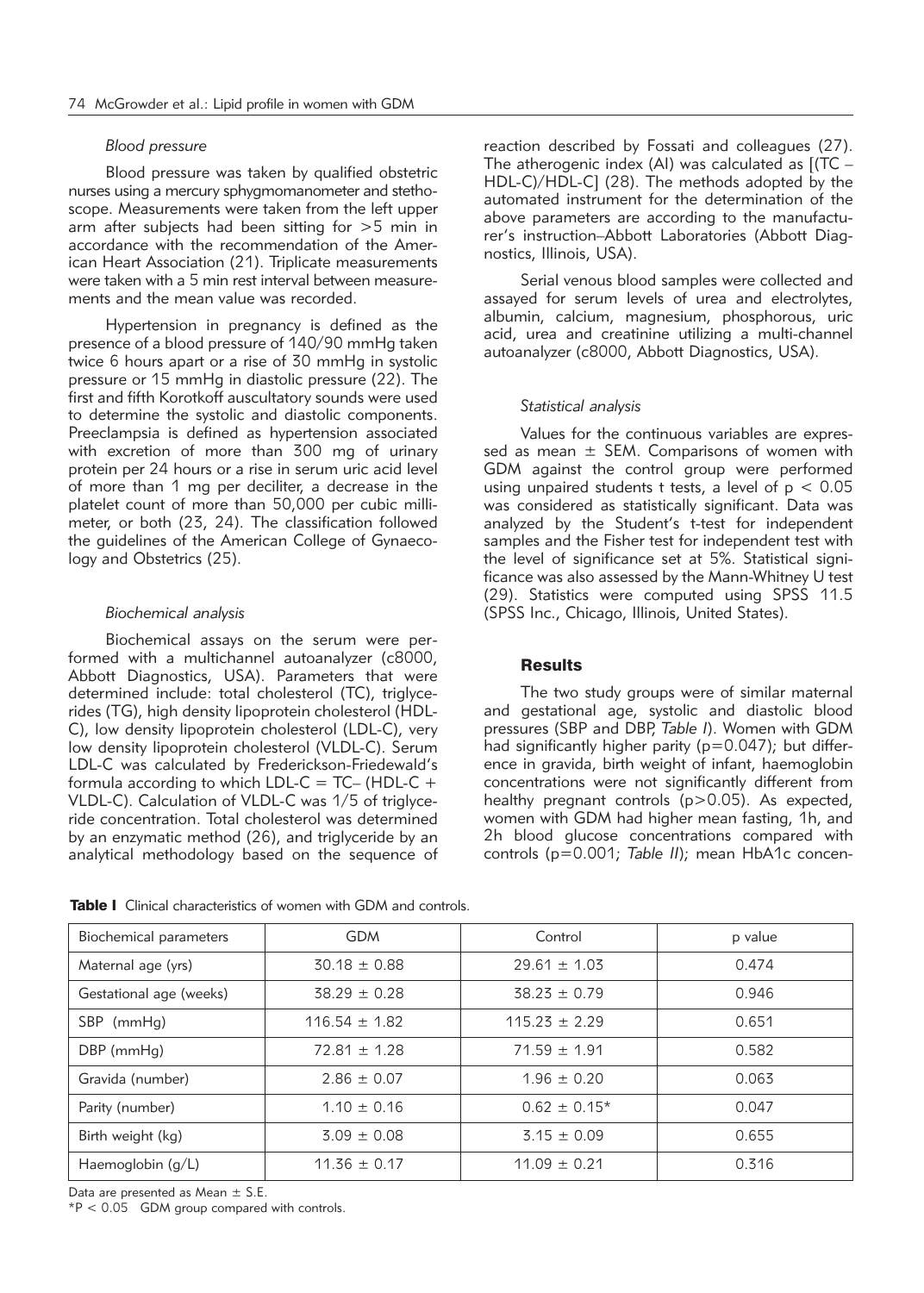Table Ii Biochemical parameters of women with GDM and control.

| Biochemical parameters               | <b>GDM</b>         | Control            | p value |
|--------------------------------------|--------------------|--------------------|---------|
| Sodium (mmol/L)                      | $134.66 \pm 0.34$  | $135.86 \pm 0.27$  | 0.080   |
| Potassium (mmol/L)                   | $3.83 \pm 0.07$    | $3.77 \pm 0.07$    | 0.409   |
| Chloride (mmol/L)                    | $107.13 \pm 0.47$  | $108.17 \pm 1.29$  | 0.550   |
| Urea (mmol/L)                        | $2.68 \pm 0.15$    | $3.25 \pm 0.92$    | 0.389   |
| Bicarbonate (mmol/L)                 | $17.00 \pm 0.42$   | $17.01 \pm 1.74$   | 0.644   |
| Creatinine (umol/L)                  | $65.15 \pm 3.33$   | $63.84 \pm 1.74$   | 0.702   |
| Total protein (g/L)                  | $65.87 \pm 1.93$   | $66.31 \pm 1.25$   | 0.847   |
| Albumin (g/L)                        | $35.26 \pm 0.83$   | $33.62 \pm 0.55$   | 0.950   |
| Globulins (g/L)                      | $30.33 \pm 1.46$   | $32.35 \pm 1.01$   | 0.263   |
| Uric acid (mmol/L)                   | $0.39 \pm 0.04$    | $0.31 \pm 0.02$    | 0.146   |
| Total bilirubin $(\mu \text{mol/L})$ | $5.23 \pm 0.47$    | $6.42 \pm 0.92$    | 0.069   |
| Direct bilirubin (umol/L)            | $2.16 \pm 0.21$    | $2.48 \pm 0.31$    | 0.001   |
| ALP $(U/L)$                          | $111.62 \pm 11.32$ | $116.77 \pm 12.76$ | 0.137   |
| GGTP (U/L)                           | $28.62 \pm 4.50$   | $19.23 \pm 2.19$   | 0.656   |
| AST (U/L)                            | $21.29 \pm 2.23$   | $27.46 \pm 3.54$   | 0.873   |
| CPK (U/L)                            | $80.95 \pm 10.19$  | $113.95 \pm 12.67$ | 0.110   |
| LDH (U/L)                            | $203.76 \pm 14.40$ | $183.35 \pm 14.14$ | 0.895   |
| HBA1c (%)                            | $5.90 \pm 0.34$    | $4.60 \pm 0.67$    | 0.001   |
| Glucose (F) (mmol/L)                 | $5.50 \pm 0.20**$  | $4.60 \pm 0.38$    | 0.001   |
| Glucose (1 h) (mmol/L)               | $9.69 \pm 0.43**$  | $4.80 \pm 0.33$    | 0.001   |
| Glucose (2 h) (mmol/L)               | $8.54 \pm 0.42**$  | $4.03 \pm 0.38$    | 0.001   |
| Calcium (mmol/L)                     | $2.17 \pm 0.03$    | $2.15 \pm 0.03$    | 0.239   |
| Phosphorous (mmol/L)                 | $1.24 \pm 0.06$    | $1.18 \pm 0.06$    | 0.581   |
| Magnesium (mmol/L)                   | $0.79 \pm 0.02$    | $0.82 \pm 0.02$    | 0.200   |

Data are presented as Mean  $\pm$  S.E.

\*\*P < 0.01 GDM group compared with controls.

| Lipid parameters           | <b>GDM</b>       | Control         | p value |
|----------------------------|------------------|-----------------|---------|
| Total cholesterol (mmol/L) | $5.71 \pm 0.24*$ | $5.01 \pm 0.32$ | 0.039   |
| Triglyceride (mmol/L)      | $1.83 \pm 0.10*$ | $1.43 \pm 0.20$ | 0.033   |
| HDL-cholesterol (mmol/L)   | $1.25 \pm 0.08$  | $1.45 \pm 0.08$ | 0.086   |
| VLDL-cholesterol (mmol/L)  | $0.34 \pm 0.02$  | $0.33 \pm 0.05$ | 0.799   |
| LDL-cholesterol (mmol/L)   | $3.32 \pm 0.24$  | $3.05 \pm 0.34$ | 0.727   |
| Atherogenic index          | $3.19 \pm 0.24$  | $3.14 \pm 0.35$ | 0.904   |
| LDL-C: HDL-C ratio         | $2.71 \pm 0.23$  | $2.67 \pm 0.29$ | 0.926   |
| TC: HDL-C ratio            | $3.35 \pm 0.23$  | $3.23 \pm 0.11$ | 0.990   |
| $TG : HDL-C$ ratio         | $1.24 \pm 0.08$  | $1.21 \pm 0.20$ | 0.900   |
| HDL-C: VLDL-C ratio        | $3.75 \pm 0.40$  | $3.95 \pm 0.25$ | 0.571   |

Table III Blood lipids of women with GDM and controls.

Data are presented as Mean  $\pm$  S.E.

 $*P < 0.05$  GDM group compared with controls.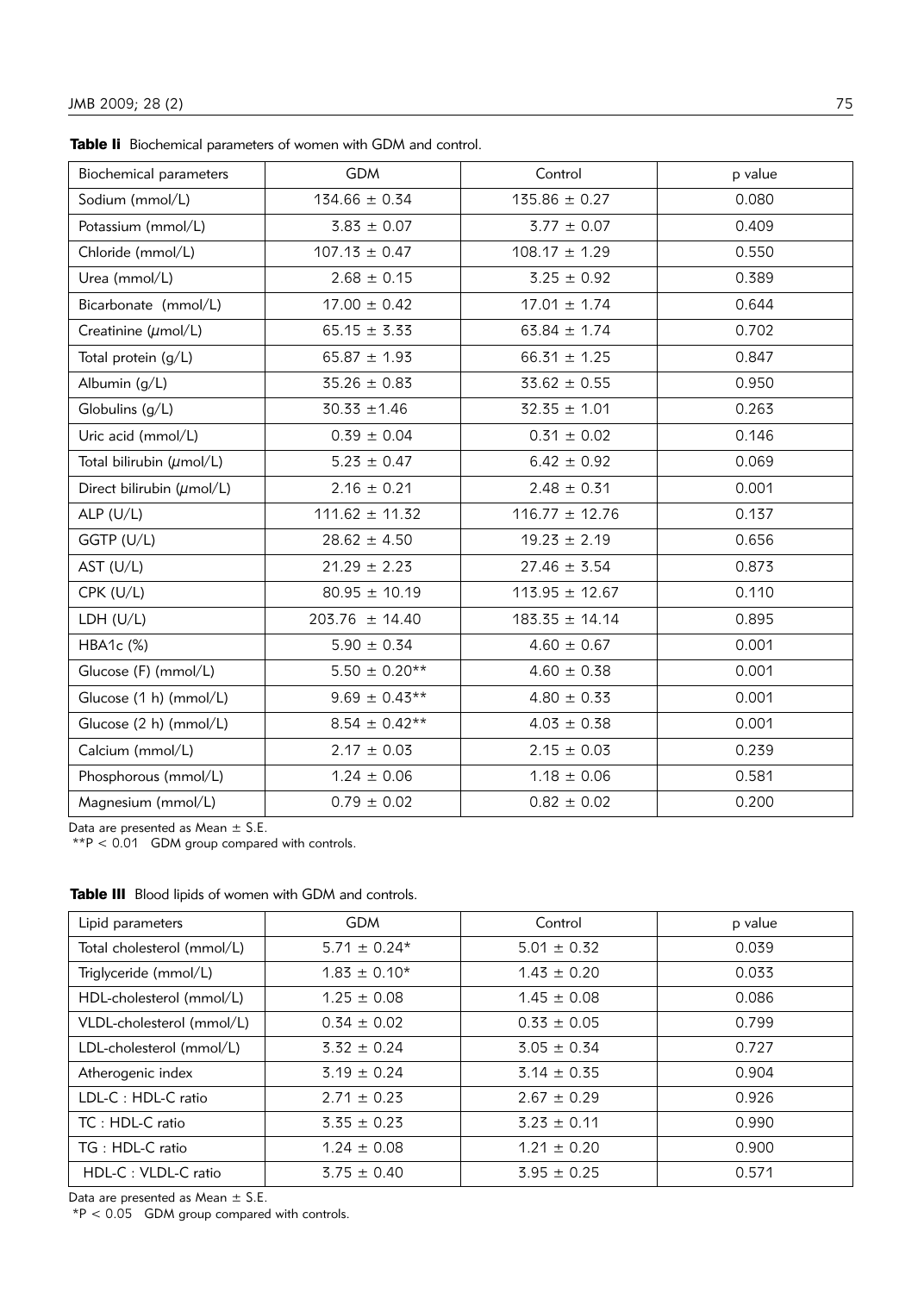| Biochemical parameters  | <b>GDM</b>        | GDM-PE             | p value |
|-------------------------|-------------------|--------------------|---------|
| Maternal age (yrs)      | $30.32 \pm 0.96$  | $28.83 \pm 2.83$   | 0.530   |
| Gestational age (weeks) | $38.30 \pm 0.27$  | $38.00 \pm 1.32$   | 0.733   |
| SBP (mmHg)              | $115.44 \pm 1.73$ | $130.00 \pm 2.66*$ | 0.015   |
| DBP (mmHg)              | $71.98 \pm 1.33$  | $78.83 \pm 2.83$   | 0.073   |
| Gravida (number)        | $2.50 \pm 0.21$   | $4.00 \pm 0.33*$   | 0.047   |
| Parity (number)         | $1.09 \pm 0.18$   | $1.20 \pm 0.37$    | 0.882   |
| Birth weight (kg)       | $3.12 \pm 0.08$   | $2.58 \pm 0.54*$   | 0.025   |
| Proteinuria (g/day)     | $0.09 \pm 0.01$   | $1.02 \pm 0.11**$  | 0.001   |
| Haemoglobin (g/L)       | $11.41 \pm 0.17$  | $11.10 \pm 0.70$   | 0.316   |

Data are presented as Mean  $\pm$  S.E.

\*P < 0.05 GDM-PE group compared with GDM group; \*\*P < 0.01 GDM-PE group compared with GDM group.

|  |  | Table V Biochemical parameters of women with GDM and GDM-PE. |  |  |  |  |  |
|--|--|--------------------------------------------------------------|--|--|--|--|--|
|--|--|--------------------------------------------------------------|--|--|--|--|--|

| Biochemical parameters    | <b>GDM</b>         | GDM-PE             | p value |
|---------------------------|--------------------|--------------------|---------|
| Sodium (mmol/L)           | $134.63 \pm 0.38$  | $134.83 \pm 0.75$  | 0.841   |
| Potassium (mmol/L)        | $3.78 \pm 0.07$    | $4.20 \pm 0.13*$   | 0.032   |
| Chloride (mmol/L)         | $107.18 \pm 0.53$  | $106.83 \pm 0.95$  | 0.797   |
| Urea (mmol/L)             | $2.69 \pm 0.17$    | $2.63 \pm 0.18$    | 0.902   |
| Bicarbonate (mmol/L)      | $17.02 \pm 0.47$   | $16.83 \pm 0.54$   | 0.881   |
| Creatinine (umol/L)       | $65.67 \pm 3.37$   | $72.17 \pm 7.90$   | 0.481   |
| Total protein (g/L)       | $65.96 \pm 2.29$   | $66.31 \pm 1.25$   | 0.104   |
| Albumin (g/L)             | $35.54 \pm 0.97$   | $33.62 \pm 0.55$   | 0.449   |
| Globulins (g/L)           | $30.12 \pm 1.64$   | $32.35 \pm 1.01$   | 0.750   |
| Uric acid (mmol/L)        | $0.37 \pm 0.04$    | $0.28 \pm 0.03$    | 0.327   |
| Total bilirubin (umol/L)  | $5.23 \pm 0.47$    | $6.42 \pm 0.92$    | 0.275   |
| Direct bilirubin (umol/L) | $2.25 \pm 0.31$    | $2.48 \pm 0.31$    | 0.564   |
| ALP $(U/L)$               | $103.38 \pm 13.67$ | $141.80 \pm 15.41$ | 0.231   |
| LDH (U/L)                 | $223.38 \pm 17.70$ | $196.00 \pm 11.37$ | 0.611   |
| Calcium (mmol/L)          | $2.10 \pm 0.03$    | $2.29 \pm 0.06**$  | 0.003   |
| Phosphorous (mmol/L)      | $1.13 \pm 0.06$    | $1.30 \pm 0.08$    | 0.162   |
| Magnesium (mmol/L)        | $0.60 \pm 0.05$    | $0.85 \pm 0.02$    | 0.208   |

Data are presented as Mean  $\pm$  S.E.

\*P < 0.05 GDM-PE group compared with GDM group; \*\*P < 0.01 GDM-PE group compared with GDM group.

tration was also significantly higher in women with GDM (p=0.001).

From the lipid profile, women with GDM had significantly higher total cholesterol (p=0.039) and triglyceride concentrations ( $p=0.033$ ), but non-significantly lower HDL-cholesterol (p=0.086) compared with controls (*Table III*). LDL-cholesterol, atherogenic index, and TC:HDL-cholesterol ratio were higher in women with GDM-PE compared with women with only GDM; however, these differences did not attain significance.

Gestational age, maternal age, parity and haemoglobin concentration were similar in women with GDM and those with GDM-PE (*Table IV*). Systolic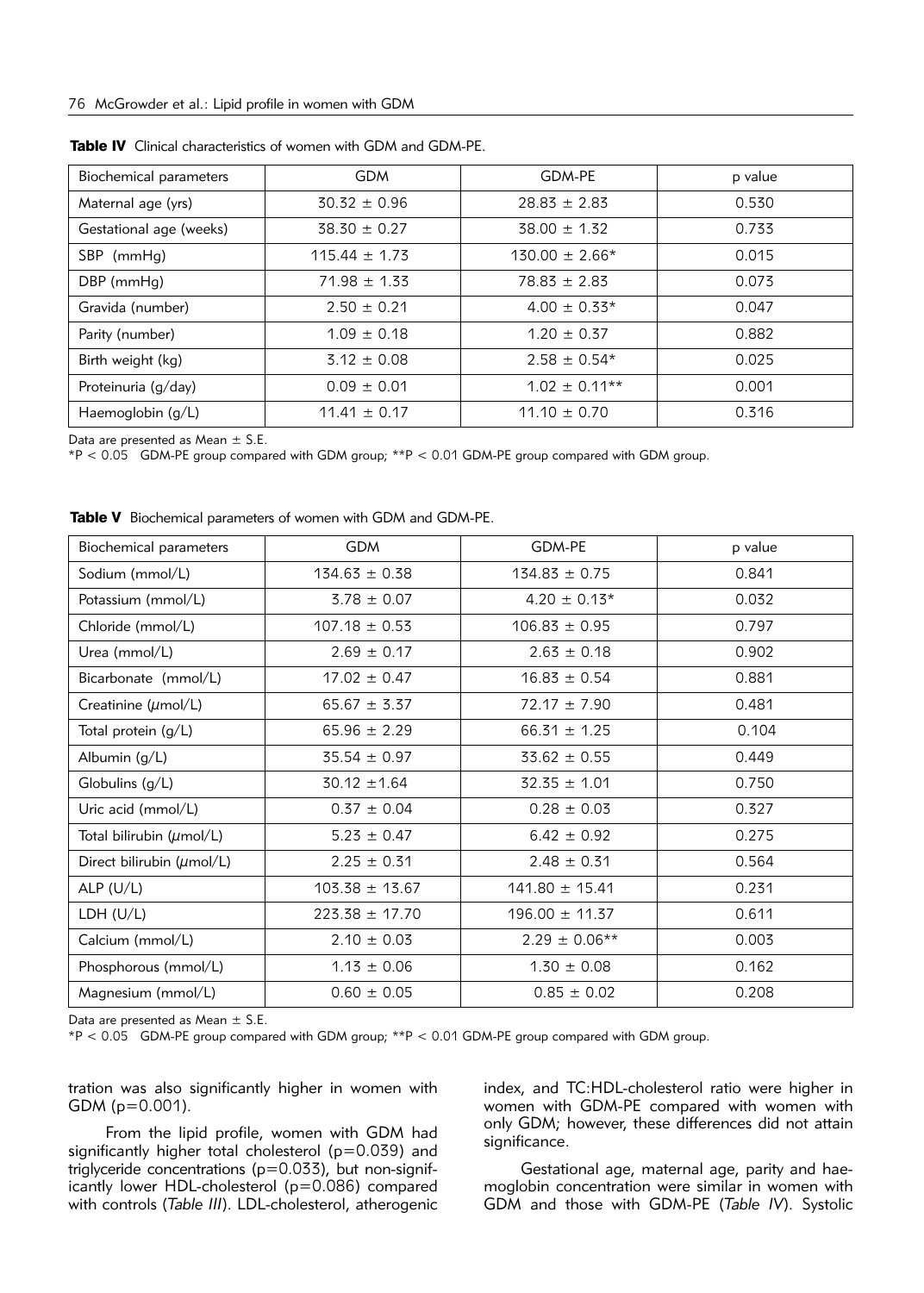| Lipid parameters           | <b>GDM</b>      | GDM-PE           | p value |
|----------------------------|-----------------|------------------|---------|
| Total cholesterol (mmol/L) | $5.08 \pm 0.32$ | $6.00 \pm 0.62$  | 0.185   |
| Triglycerides (mmol/L)     | $1.47 \pm 0.10$ | $2.13 \pm 0.21*$ | 0.020   |
| HDL-cholesterol (mmol/L)   | $1.59 \pm 0.10$ | $1.35 \pm 0.07$  | 0.194   |
| VLDL-cholesterol (mmol/L)  | $0.32 \pm 0.02$ | $0.43 \pm 0.04*$ | 0.037   |
| LDL-cholesterol (mmol/L)   | $3.09 \pm 0.26$ | $3.43 \pm 0.70$  | 0.572   |
| Atherogenic index          | $3.09 \pm 0.28$ | $3.62 \pm 0.52$  | 0.291   |
| LDL-C: HDL-C ratio         | $2.55 \pm 0.26$ | $2.99 \pm 0.31$  | 0.476   |
| TC: HDL-C ratio            | $3.51 \pm 0.28$ | $3.82 \pm 0.52$  | 0.580   |
| TG: HDL-C ratio            | $1.08 \pm 0.10$ | $1.40 \pm 0.23$  | 0.262   |
| HDL-C: VLDL-C ratio        | $3.96 \pm 0.25$ | $3.75 \pm 0.40$  | 0.485   |

Table VI Blood lipids of women with GDM and GDM-PE.

Data are presented as Mean  $\pm$  S.E.

\*P < 0.05 GDM-PE group compared with GDM group

blood pressure ( $p = 0.015$ ) and protein in the urine (p=0.001) were significantly elevated in women with GDM-PE, and the mean birth weight of infants born to women with GDM-PE was significantly lower than that of women with only GDM ( $p=0.025$ ). Women with GDM-PE had significantly higher gravida (p=0.047); however, even though DBP was higher in women with GDM-PE, it did not attain significance (*Table IV*). Women with GDM-PE had significantly lower mean potassium (p=0.032) and calcium (p=0.003) concentrations compared with controls, although these values fall within the normal reference ranges (Table V). Alkaline phosphatase (ALP) and lactate dehydrogenase (LDH) activities were higher in women with GDM-PE compared with women with only GDM; however, the differences were not significant.

Triglyceride (p=0.020) and VLDL-cholesterol concentrations (p=0.037) were significantly elevated in patients with GDM-PE when compared to women with only GDM (*Table VI*). Women with GDM-PE had higher total cholesterol, LDL-cholesterol, atherogenic index and LDL-cholesterol: HDL-cholesterol ratio, total cholesterol: HDL-cholesterol ratio; however, these were not significantly different from women with only GDM ( $p > 0.05$ ).

## **Discussion**

This study revealed that women with GDM have significantly elevated serum total cholesterol and trigly ceride concentrations compared to pregnant

women with normal glucose tolerance. Women with GDM also have higher LDL-cholesterol and atherogenic index but lower HDL-cholesterol. However, these differences were not statistically significant. Ten of the eighty four (11.9%) women with GDM had preeclampsia. Systolic blood pressure was significantly elevated in women with GDM-PE, and the mean birth weight of infants born to women with GDM-PE was significantly lower than that of women with only GDM. Women with GDM-PE had significantly lower serum potassium and calcium concentrations compared to women with only GDM, although these values fall within the normal reference ranges.

High serum oestrogen concentrations and increasing insulin resistance in late pregnancy are considered to be responsible for the hypertriglyceridaemia observed during normal pregnancy. Cholesterol is used by the placenta for steroid synthesis and fatty acids are used for placental oxidation and membrane formation (30). Changes in total cholesterol concentration reflect changes in the various lipoprotein fractions. Total and LDL-cholesterol concentrations decreased initially, but then increased in the second and third trimesters. HDL-cholesterol increased by the 12th week of gestation in response to oestrogen and remains elevated throughout pregnancy (30). VLDL-cholesterol and triglycerides decreased in the first 8 week of gestation and then continuously increased until full term. In the second half of pregnancy, VLDL-cholesterol clearance is altered because of the decreased activity of lipoprotein lipase (LPL) in the adipose and liver and because of the increased activity in the placenta (30).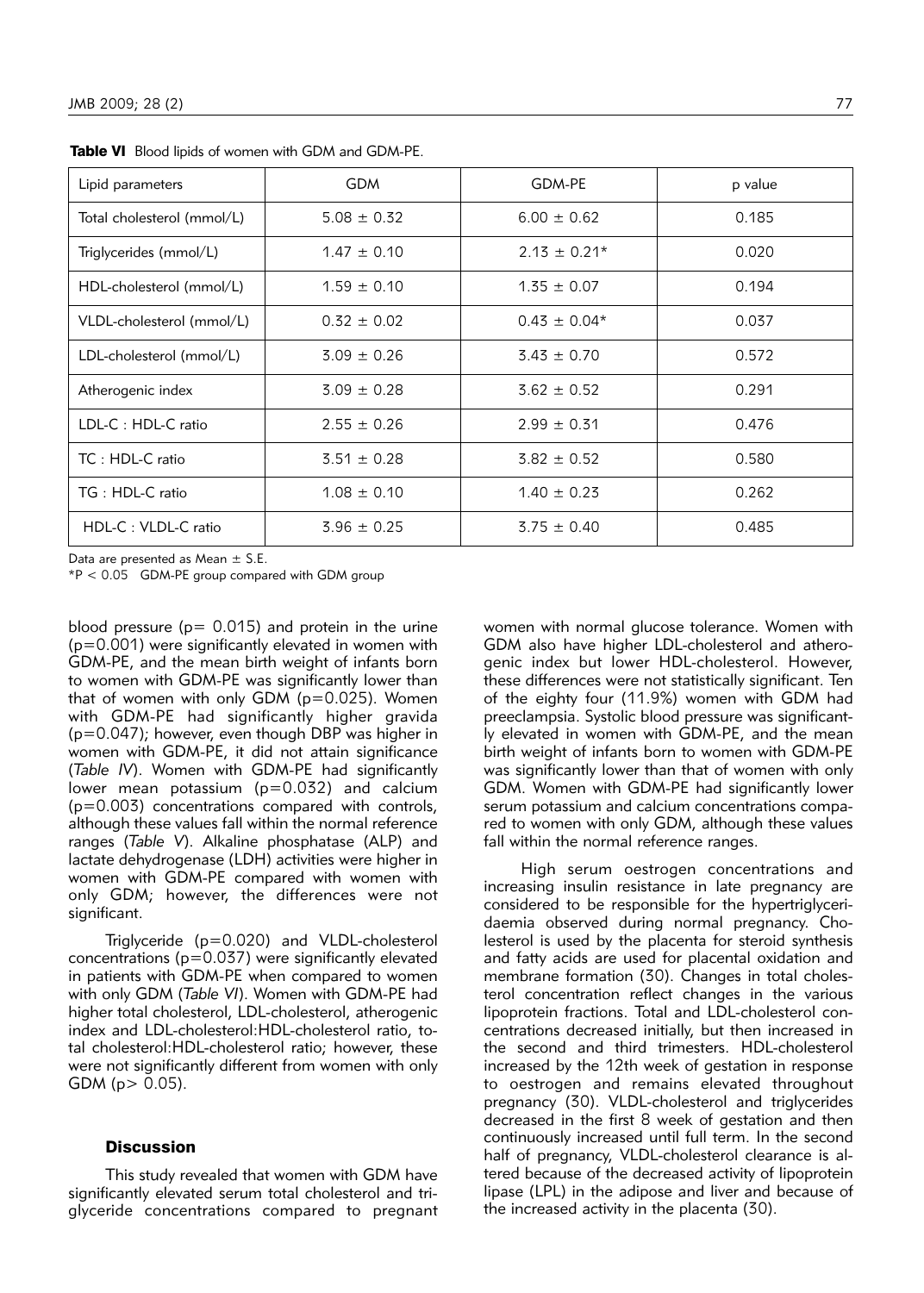The abnormalities of carbohydrate metabolism observed in GDM may lead to other abnormalities (most commonly the typical abnormalities seen in insulin resistance), especially lipid abnormalities. Metabolic studies carried out demonstrated that women with GDM have multiple defects in insulin action together with impaired compensation for insulin resistance. These defects in the regulation of glucose production, glucose clearance and free fatty acid concentrations, along with defects in pancreatic  $\beta$ -cell function, precede the development of type 2 diabetes in women with GDM. Insulin resistance and type 2 diabetes mellitus are associated with a clustering of interrelated plasma lipid and lipoprotein abnormalities, which include elevated triglyceride concentrations, decreased HDL-cholesterol and a predominance of LDL-cholesterol particles (31). This dyslipidaemic profile has also been noted in pregnancies complicated by GDM in various case control stu dies (32–34). However, not all results from these studies are in consonant with each other. The dyslipidaemia profile observed in our study is not in accordance with reports from some other investigations. Knopp and colleagues studied 22 women with GDM and 38 controls in the third trimester of pregnancy (35). These authors found increased plasma concentrations of triglycerides and VLDL-cholesterol but no difference in plasma cholesterol concentrations in women with GDM (35). Montelongo and colleagues in their study also reported no differences in total cholesterol and triglyceride between women with GDM and controls in their first, second or third trimester (36). In addition, Bartha and colleagues reported that maternal total cholesterol and trigly ceride concentrations were similar in GDM and normal pregnancy (33). In our study, the LDL-cholesterol concentration in women with GDM was higher than in controls but there was no significant difference. The discrepancies among studies may be the result of false negative tests of the null hypothesis in studies with smaller sample sizes, as well as other methodological differences (37).

In this study, the triglyceride concentration was significantly elevated in women with GDM with higher LDL-cholesterol and VLDL, although these were not statistically significantly different from the controls. The hypertriglyceridaemia seen in controls and those with GDM who had a family history of early onset autosomal dominant type 2 diabetes may be due to defective lipolysis of very LDL-triglyceride (38, 39). A large number of mutations in lipoprotein lipase (LPL) have been identified and these can cause hypertrigly ceridaemia (40). However, it is doubtful that most cases of endogenous hypertriglyceridaemia can be explained by mutations in LPL, which appear to be relatively rare. Decreased LDL catabolism may account for the rise in plasma LDL-cholesterol concentration (36).

Gestational diabetes mellitus is relatively common and affects 3–5 percent of pregnancies, resulting in a variety of complications that primarily affect the foetus, including macrosomia, stillbirth, jaundice, and respiratory distress syndrome (41). Like GDM, hypertensive disorders of pregnancy complicate 5–10 percent of all pregnancies and can result in a variety of maternal and foetal complications, including seizures, stroke, hepatic failure, renal failure, intrauterine growth retardation, foetal distress, premature delivery, and death (42). The pathophysiology of preqnancy-induced hypertension (PIH) is poorly understood, but it is likely multifactorial; several lines of evidence suggest that glucose intolerance and insulin resistance have a role in the etiology of these diseases (43).

The findings of this study revealed that 11.9% of women with GDM had PE (GDM-PE). This value falls within the range of 10–30% reported by a number of investigators (12-15). Women with GDM-PE had significantly elevated triglycerides and VDL-cholesterol compared to women with only GDM. In addition, women with GDM-PE had higher total cholesterol, atherogenic index, LDL-cholesterol:HDL-cholesterol ratio, total cholesterol: HDL-cholesterol ratio and trigly ceride:HDL-cholesterol ratio, but these were not significantly different from women with only GDM. Women with GDM-PE had infants with significantly lower birth weights compared with women with only GDM. A possible explanation of this finding is that preeclampsia of early onset ( $\leq$ 37 weeks) may be more likely to be severe, have a detrimental effect on fetal growth, and lead to iatrogenic premature delivery. Preeclampsia that is of late onset ( $> 37$  weeks) may be more likely to be mild and less likely to lead to iatrogenic premature delivery (44).

The elevated triglyceride concentrations in women with GDM-PE could be explained by overproduction of VLDL in the liver due to hyperlipidaemia and resistance of lipoprotein lipase to insulin action which is a characteristic feature of the insulin-resistance syndrome (45). The VLDL-cholesterol concentration as reported by some researchers might increase up to 2.5 folds at term over the pre-pregnancy concentrations (46, 47). The VLDL-cholesterol increased even further in preeclampsia perhaps due to increased VLDL lipoproteins, which accumulate over the maternal vascular endothelium particularly those of the uterine and renal vessels (48). Further VLDL-cholesterol may cause injury to the endothelium, while a specific toxicity-preventing-activityprotein (the pI 5.6 form of plasma albumin) protects against VLDL-induced injury in the pathogenic process of toxaemia (49).

The relation between PIH and GDM is not well understood. While there are several studies that have suggested an association between these diseases (50–52), there are those which have not found any association (53, 54). One cohort study of 10,666 women in Sweden examined risk factors for gestational hypertension and PE (55). This study reported a significantly 3.16-fold increased risk of PE among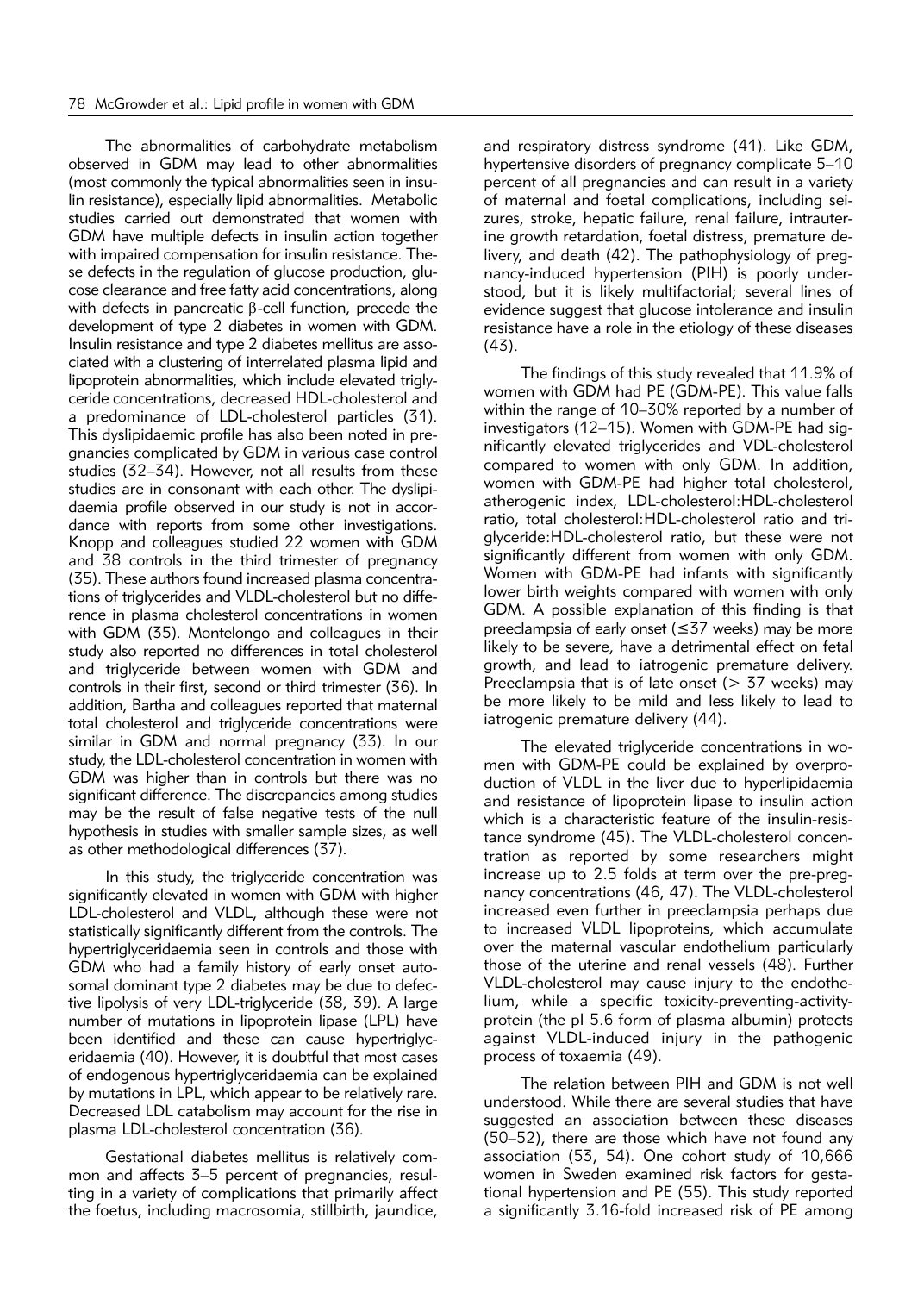mothers with gestational diabetes compared with mothers without gestational diabetes, but it was unable to demonstrate a statistically significant 1.34 fold increased risk of gestational hypertension (55). A prospective study of women participating in a calcium supplementation trial for the prevention of PE also demonstrated that the degree of abnormal glucose tolerance was associated with PE (56). This study also suggested that women with gestational diabetes have a 1.67-fold increased risk of developing PE (56). A French study of 15 maternity units also found an asso ciation between gestational diabetes and a significantly 2.86-fold increased risk of developing PIH among women with gestational diabetes (57).

This study was carried out in a black population. Interactions such as ethnicity and the development of PIH were not investigated in this study. A study by Bryson and colleagues found interactions between ethnicity and gestational diabetes regarding their association with eclampsia and severe preeclampsia.

#### **References**

- 1. Desoye G, Schweditsch MO, Pfeiffer KP, Zechner R, Kostner GM. Correlation of hormones with lipid and lipoprotein levels during normal pregnancy and postpartum. J Clin Endocrinol Metab 1987; 64: 704–12.
- 2. Metzger BE. Organizing Committee: Summary and recommendations of the Third International Workshop-Conference on Gestational Diabetes Mellitus. Diabetes 1991; 40: 197–201.
- 3. Coustan DR. Gestational diabetes. In: Diabetes in America, 2nd Edition. Harris MI, Cowie CC, Stern MP, Boyko EJ, Reiber GE, Bennett PH, Eds. National Institutes of Health, National Institute of Diabetes and Digestive and Kidney Diseases 1995; 703–17.
- 4. Coustan DR, Carpenter MW, O'Sullivan PS, Carr SR. Gestational diabetes: predictors of subsequent disordered glucose metabolism. Am J Obstet Gynecol 1993; 168: 1139–45.
- 5. O'Sullivan JB, Mahan CM. Criteria for the glucose tolerance test in pregnancy. Diabetes 1964; 13: 278–85.
- 6. Mestman JH, Anderson GV, Guadalupe V. Follow-up studies of 360 subjects with abnormal carbohydrate metabolism during pregnancy. Obstet Gynecol 1972; 39: 421–5.
- 7. Metzger BE, Phelps RL, Freinkel N, Navickas IA. Effects of gestational diabetes on diurnal profiles of plasma glucose, lipids and individual amino acids. Diabetes Care 1980; 3: 402–9.
- 8. Clark MC, Qiu C, Amerman B, et al. Gestational diabetes: should it be added to the syndrome of insulin resistance? Diabetes Care 1997; 20 (5): 867–71.
- 9. O'Sullivan JB. Long term follow-up of gestational diabetes. In: Early Diabetes. Camerinidavalos, RA, Cole HS (eds), Academic Press, New York, 1984; 1009 –27.

The risk of PIH associated with gestational diabetes was highest among mothers of black ethnicity, followed by Hispanic and Caucasian. They also suggested that both ethnicity and prenatal care modified the asso ciation between gestational diabetes and PIH (58).

It was found that GDM is associated with hyperlipidaemia as evidenced by the significantly elevated total cholesterol and triglyceride concentrations. Dyslipidaemia in women with gestational diabetes increases their risk of developing PE. These findings should greatly contribute to the understanding of the afforementioned disorders. It is imperative that blood lipids be evaluated in women with GDM during antenatal care since it would be helpful in the early detection and treatment of PE.

- 10. De Veciana M, Major CA, Morgan MA, Asrat T, Toohey JS, Lien JM, et al. Postprandial versus preprandial blood glucose monitoring in women with gestational diabetes mellitus requiring insulin therapy. N Engl J Med 1995; 333 (19): 1237–41.
- 11. Sermer M, Naylor CD, Gare DJ, et al. Impact of increasing carbohydrate intolerance on maternal fetal outcomes in 3637 without gestational diabetes: the Toronto Tri Hospital Gestational Diabetes Project. Am J Obstet Gynecol 1995; 173: 146–56.
- 12. Innes KE, Wimsatt JH. Pregnancy-induced hypertension and insulin resistance: evidence for a connection. Acta Obstet Gynecol Scand 1999; 78: 263–84.
- 13. Kaaja R, Tikkanen MJ, Viinikka L, Ylikorkala O. Serum lipoproteins, insulin, and urinary prostanoid metabolites in normal and hypertensive pregnant women. Obstet Gynecol 1995; 85: 353–6.
- 14. Martinez Abundis E, Gonzalez Ortiz M, Quinones Galvan A, Ferrannini E. Hyperinsulinemia in glucose-tolerant women with preeclampsia: a controlled study. Am J Hypertens 1996; 9: 610–14.
- 15. Lorentzen B, Birkeland K, Endresen M, Henriksen T. Glucose intolerance in women with preeclampsia. Acta Obstet Gynecol Scand 1998; 77: 22–7.
- 16. Lorentzen B, Henriksen T. Plasma lipids and vascular dysfunction in preeclampsia. Sem Reprod Endocrinol 1998; 16: 33–9.
- 17. Ragoobirsingh D, Lewis-Fuller E, Morrison E. The diabetes survey. A protocol for the Caribbean. Diabetes Care 1995; 18 (9): 1277–9.
- 18. Sacks D, Chen W, Wolde-Tsadik G, Buchanon T. Fasting plasma glucose test at first prenatal visit as a screen for gestational diabetes. Obstetrics & Gynaecology 2003; 101: 1197–203.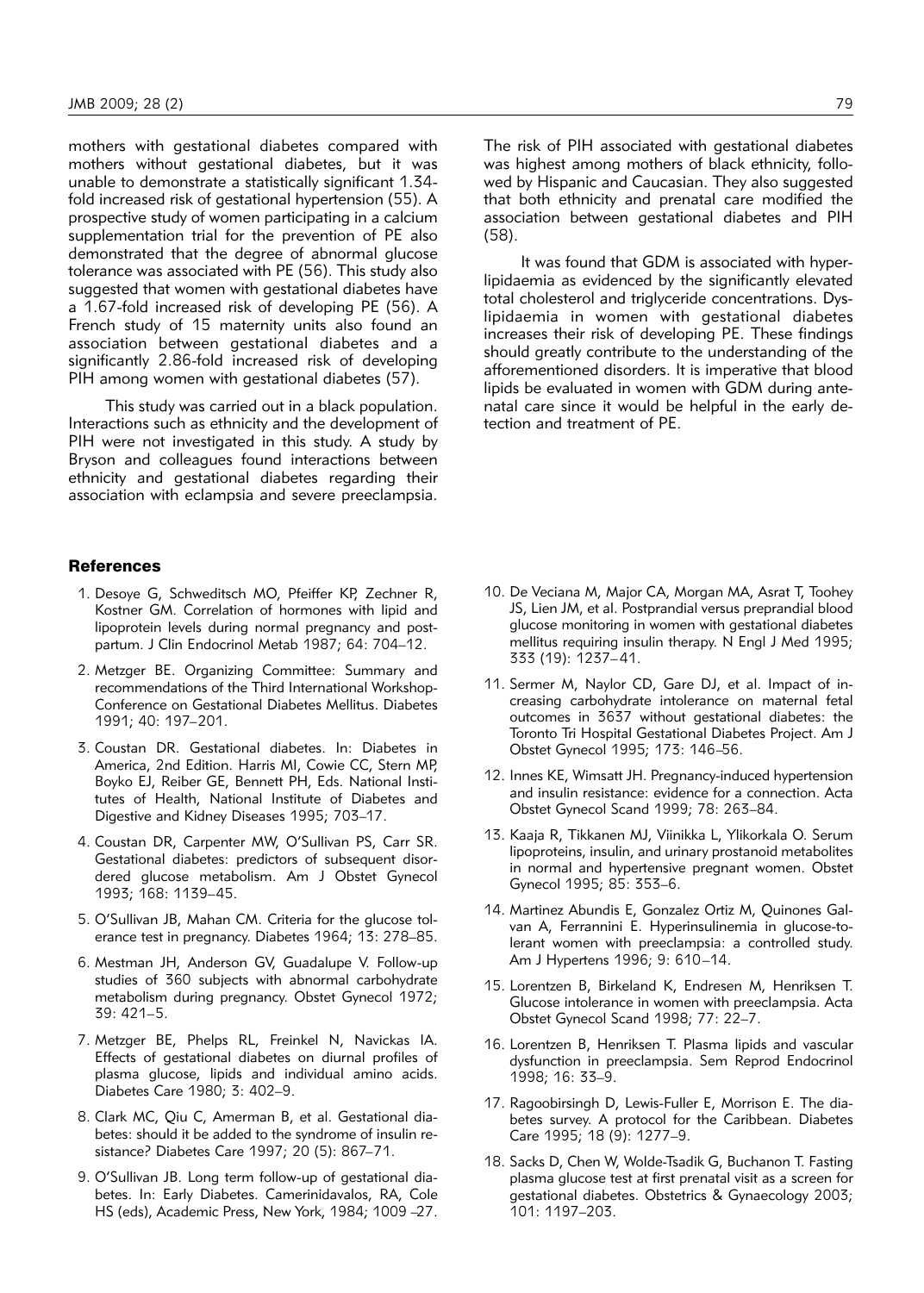- 19. World Health Organization. Diabetes mellitus, report of a WHO Study Group. Geneva: WHO Tech Rep Ser 727, 1985.
- 20. Ko G, Tam WH, Chen JC, Rogers M. Prevalence of gestational diabetes mellitus in Hong Kong based on 1998 criteria. Diabetic Medicine 2002; 19: 80.
- 21. Kirkendall WM, Burton AC, Epstein FH, Freis ED. Recommendations for human blood pressure determination by sphygmomanometers. Circulation 1967; 36: 980–8.
- 22. Hughes EC, ed. Obstetric-gynecological terminology. Philadelphia: FA Davis, 1972.
- 23. Gifford RW, August P, Chesley LC, et al. National high blood pressure education program working group report on high blood pressure in pregnancy. Am J Obstet Gynecol 1990: 163: 1691–712.
- 24. Chesley LC. Diagnosis of preeclampsia. Obstet Gynecol 1985; 65: 423–5.
- 25. National High Blood Pressure Education Program: Working group report in pregnancy. US Department of Health and Human Services, 1991; 1–38.
- 26. Flegg HM. An investigation of the determination of serum cholesterol by an enzymatic method. Ann Clin Biochem 1973; 10: 79–84.
- 27. Fossati P, Prencipe L. Serum triglycerides determined colorimetrically with an enzyme that produces hydrogen peroxide. Clinical Chemistry 1982; 28: 2077–80.
- 28. Schonfield G. Lipoproteins in atherogenesis. Artery 1979; 5: 305–29.
- 29. Feinstein A. Clinical epidemiology, the architecture of clinical research. 1st ed. WB Saunders Co, 1985.
- 30. Meyers-Seifer CH, Vohr BR. Lipid levels in former gestational diabetic mothers. Diabetes Care 1996; 19: 1351–6.
- 31. Krauss R. Lipids and lipoproteins in patients with type 2 diabetes. Diabetes Care 2004; 27: 1496–504.
- 32. Couch SC, Philipson EH, Bendel RB, Wijendran V, Lammi-Keefe CJ. Maternal and cord plasma lipid and lipoprotein concentrations in women with and without gestational diabetes mellitus. Predictors of birth weight? J Reprod Med 1998; 43 (9): 816–22.
- 33. Bartha JL, Comino-Delgado R, Martinez-Del-Fresno P, Fernandez-Barrios M, Bethencourt I, Moreno-Corral L. Insulin-sensitivity index and carbohydrate and lipid me tabolism in gestational diabetes. J Reprod Med 2000; 45 (3): 185–9.
- 34. Bower J, Hadi H, Barakat HA. Plasma lipoprotein subpopulation distribution in Caucasian and African-American women with gestational diabetes. Diabetes Care 2001; 24: 169–71.
- 35. Knopp RH, Chapman M, Bergelin R, Wahl PW, Warth MR, Irvine S. Relationships of lipoprotein lipids to mild fasting hyperglycemia and diabetes in pregnancy. Diabetes Care 1980; 3: 416–20.
- 36. Montelongo A, Lasuncion MA, Pallardo LF, Herrera E. Longitudinal study of plasma lipoproteins and hormones during pregnancy in normal and diabetic women. Diabetes 1992; 41: 1651–9.
- 37. Koukkou E, Watts GF Lowy C. Serum lipid, lipoprotein and apolipoprotein changes in gestational diabetes mellitus: a cross-sectional and prospective study. J Clin Pathol 1996; 49: 634–7.
- 38. Boberg J, Carlson LA, Freyschuss U, Lassers BW, Wahlqvist ML. Splanchnic secretion rates of plasma triglycerides and total and splanchnic turn-over of plasma free fatty acids in men with normo- and hypertriglyceridaemia. Eur J Clin Invest 1992: 9: 454–66.
- 39. Dunn FL, Grundy SM, Bilheimer DW, Havel RJ, Raskin P. Impaired catabolism of very low-density lipoproteintriglyceride in a family with primary hypertriglyceridaemia. Metabolism 1985; 34: 316–24.
- 40. Lalouel JM, Wilson DE, Iverius P. Lipoprotein lipase and hepatic triglyceride lipase. Molecular and Genetic Aspects. Curr Opin Lipidol 1992; 3: 86–95.
- 41. Suhonen L, Teramo K. Hypertension and pre-eclampsia in women with gestational glucose intolerance. Acta Obstet Gynecol Scand 1993; 72: 269–72.
- 42. Walker JJ. Pre-eclampsia. Lancet 2000; 356: 1260–5.
- 43. Solomon CG, Seely EW. Brief review: hypertension in pregnancy: a manifestation of the insulin resistance syndrome? Hypertension 2001; 37: 232–9.
- 44. Xiong X, Demianczuk NN, Buekens P, et al. Association of preeclampsia with high birth weight for gestational age. Am J Obstet Gynecol 2000; 183: 148–55.
- 45. Knudsen P, Eriksson J, Lahdenpera S, Kahri J, Groop L, Taskinen MR, the Botnia Study Group. Changes of lipolytic enzymes cluster with insulin resistance syndrome. Diabetologia 1995; 38: 48–53.
- 46. Teichmann AT, Wieland H, Cremer P, Knlow G, Mehle U. Serum lipid and lipoprotein concentrations in pregnancy and at onset of labour in normal and complicated pregnancies caused by hypertensive gestosis and fetal growth retardation. Geburtshilfe Frauenheilkd (Germany, West) 1988; 48 (3): 134–9.
- 47. Knopp RH, Warth MR, Charles D, Childs M, Li JR, Mabuchi H, Von MIA. Lipoprotein metabolism in pregnancy, fat transport to the fetus and the effects of diabetes. Biol Neonate (Switzerland) 1986; 50 (6): 297–317.
- 48. Potter JM, Netel PJ. The hyperlipidaemia of pregnancy in normal and complicated pregnancies. Am J Obstet Gynaecol 1979; 133 (2): 165–70.
- 49. Arbogast BW, Leeper SC, Merrick RD, Olive KE, Taylor RN. Which plasma factors bring about disturbance of endothelial function in preeclampsia? Lancet 1994; 343 (8893): 340–1.
- 50. Jensen DM, Sorensen B, Feilberg-Jorgensen N, et al. Maternal and perinatal outcomes in 143 Danish women with gestational diabetes mellitus and 143 controls with a similar risk profile. Diabet Med 2000; 17: 281–6.
- 51. Conde-Agudelo A, Belizan JM. Risk factors for preeclampsia in a large cohort of Latin American and Caribbean women. BJOG 2000; 107: 75–83.
- 52. Nordlander E, Hanson U, Persson B. Factors influencing neonatal morbidity in gestational diabetic pregnancy. Br J Obstet Gynecol 1989; 96: 671-8.